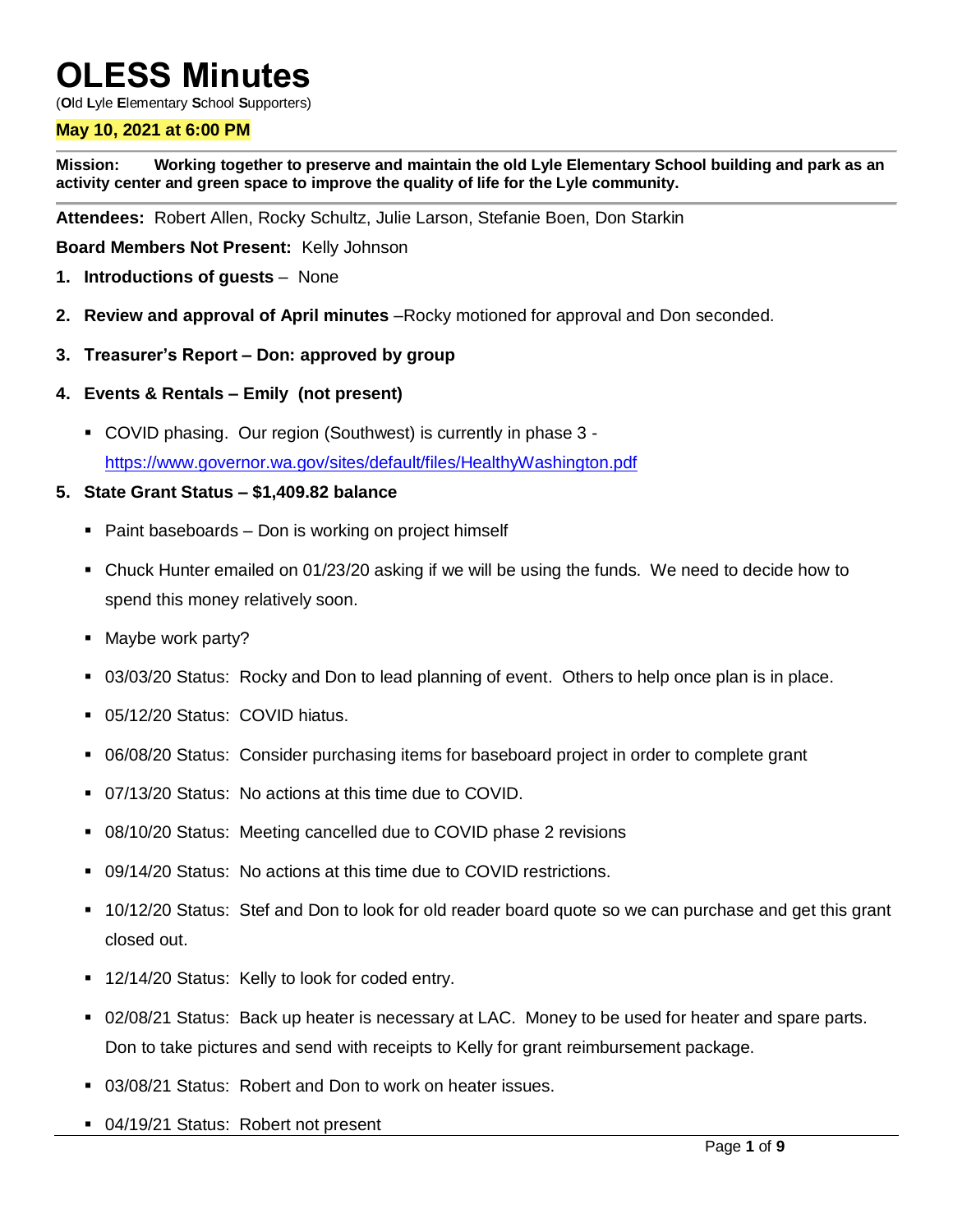05/10/21 Status: Money spent on heater.

# **6. Incident and Corrective Action Tracking**

- Do we want to generate a formal tracking procedure for incidents and how we correct them?
	- $\triangleright$  Kids on roof of LAC
		- Do we still want to post a sign or are the secured tables enough? Yes, want to post signs
		- LAC Building Sign No climbing on the building. Don to order sign.
- Kelly to generate format
- **10/12/20 Status: No actions at this time**
- **12/14/20 Status: No actions at this time**
- 02/08/21 Status: Julie to sign and scan reports back to Kelly. Don to confirm description of incident about kids on the roof of the LAC to Kelly for Incident Report. Add cables for tables to corrective actions for Kids on roof incident report.
- 03/08/21 Status: All to email Kelly verbiage for sign for keeping kids off the roof. Robert Need incident report for kids on the roof of the pavilion. We also need a sign for keeping motorized vehicles off the green space.
- 04/19/21 Status: LAC Building Sign No climbing on the building. Don to order sign. Kelly to complete incident report.
- 05/10/21 Status: Still in progress: implement park rules. Place small simple sign in the Pavilion.

 $\triangleright$  Kids on roof of Pavilion – No climbing on the Pavilion Sign

- o Don to order sign
- o Kelly to generate Incident report
- o 05/10/21 Status: in progress

 $\triangleright$  Keeping motorized vehicles off the green space –

- $\circ$  Two signs one near backstop, one near the skate ramp
- o Don to order sings
- o Kelly to generate Incident report
- o 05/10/21 Status: in progress with park rules sign.
- **7. Project Updates**
- **8. Green Space Management – Rocky**
- **9. CEKC Request**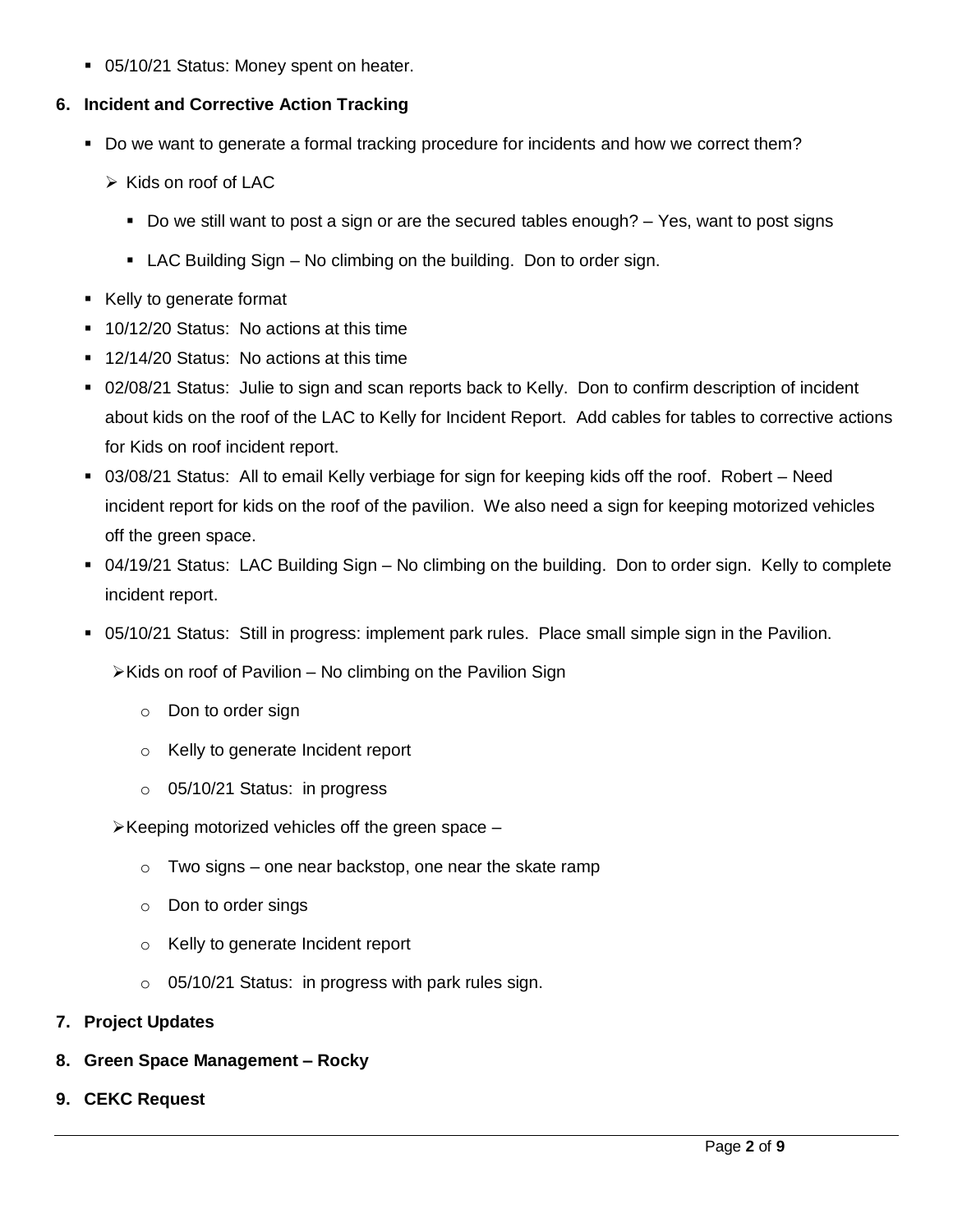- 03/08/21 Status: Needs locked space. Use of nurses office. Maybe willing to pay meetings or locked locked space. Ask for monthly meeting fee and then they can use the nurses office. Kelly to notify Linda Williams.
- 04/19/21 Status: CEKC would like to look at the space to confirm they need it. Linda is working with the CEKC board to schedule a time to look at it. Kelly Blanchard would like the space if CEKC decides not to use it.
- 05/10/21 Status: Linda has not responded back yet. CEKC is being audited by the DOR so their response may be delayed.

# **10. Kate Willsen's request to pave dumpster space**

- Overview of project tracking document
- Board overviewed project tracking document. Kelly to send doc to Kate
- 05/10/21 Status: Project document sent to Kate. No word back so far. Discussion about Kate's request to pave. Robert proposed paving a smaller area that would serve the purpose but not for whole dumpster area. Robert to contact Kate. Discussion about drainage issues.

# **11. How do we recruit new board members/volunteers?**

- $\blacksquare$  It's on the website
- Lykens to add something to her newspaper Kelly
- Julie to email Marty Dennis to add to What's Happening in Lyle
- 05/10/21 Status: Notices have added to Lykens articles and a notice has been posted in the Lyle post office.

# **12. Task list for community service – Julie**

# **13. Cleaning – Katrina is quitting. Who will replace her?**

Hope is out

# **14. Vern Harpole would like to donate a large TV to OLESS**

- Would we like to accept?
- Where would we like it mounted?
- Where do we locate the remote etc so it isn't lost/stolen?
- How will it be powered, could it be mounted above cork board, put it on a cart? Further discussion warranted, vote on this next month?

# **15. Open Forum**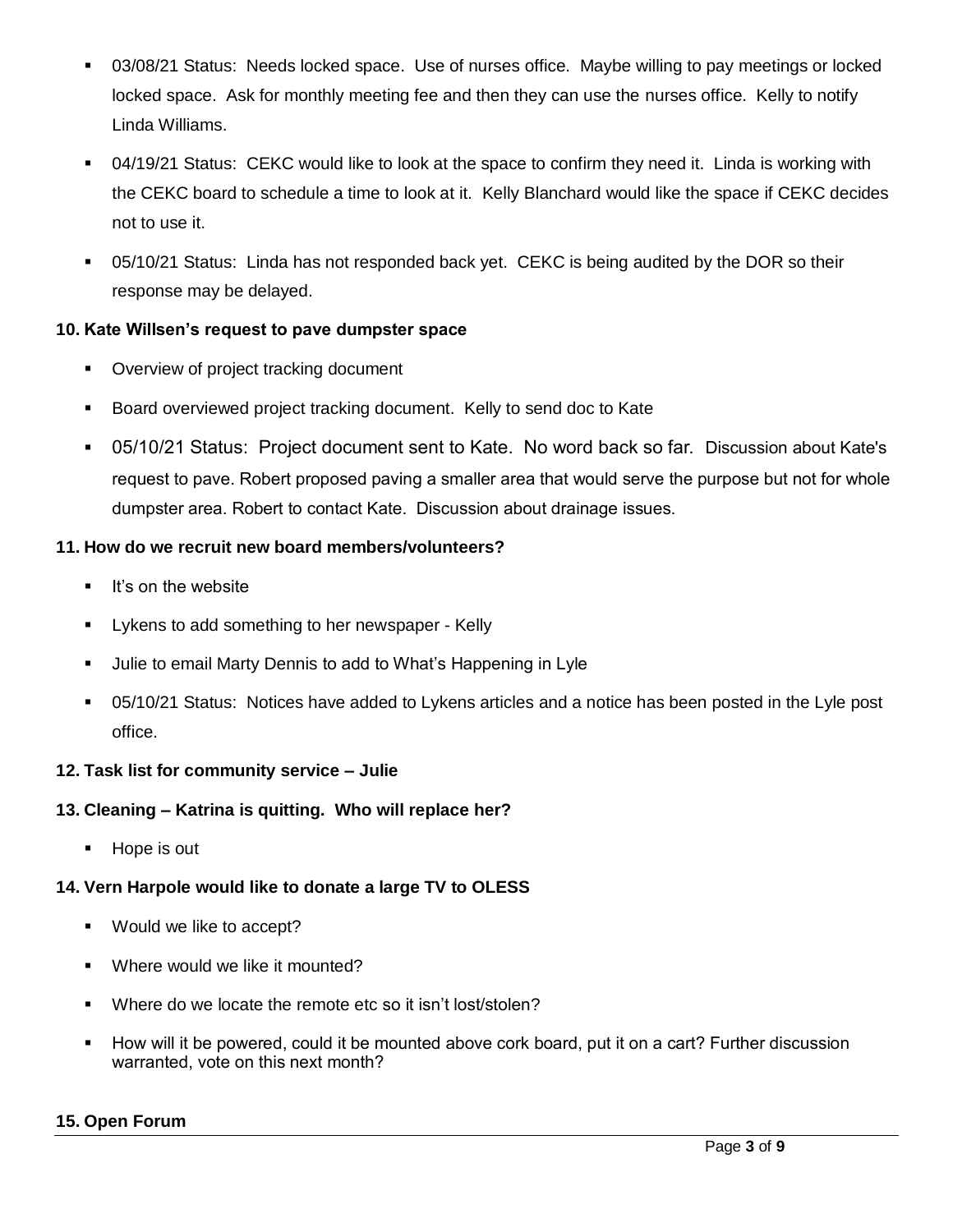Stefanie reported out on the 2019 audit of financial reports.

Group would like to move meetings back to 5pm: Approved by the group

Porta Potty has been ordered and will be delivered on Monday. Robert knows another porta potty company if we ever need to consider a different one.

Discussion about capping the chimney. No decisions made.

Minor painting of window casing. Using youth is challenging because youth need supervision/support to complete tasks

Potential youth tasks/volunteers: Possible adding more bark dust would require help unloading and spreading. Weeds need to be pulled before new bark is laid. Julie will check w person seeking community service hours about this too. A date will be set and potential volunteers notified. Don, Rocky, Julie, Robert willing to be on site to support volunteers.

List for community service/volunteers. Recruitment efforts were posted as noted.

Discussion regarding community member interested in serving on board.

# **ACTION ITEMS:**

**Don:**

- Call Bishop Sanitation and ask about Porta Potty situation: Completed. \$85/Month
- **Meet at 5PM on 5/10 for OLESS Bylaw review Complete**
- **Order "No Climbing on Building" sign for Lyle Activity Center**
- Order "No Climbing on Pavilion" Sign for Norm White Pavilion
- **Order two "No Motorized Vehicles on Green Space" signs**
- **Notify Sherri Starkin that Strong Women are allowed in COVID phase 3 Complete**
- **Work on heater issues so balance of grant can be spent**
- **Bring ideas for process for tenant maintenance requests to next meeting**
- Send before and after pictures and receipts for heater to Kelly for grant reimbursement package
- **Find LAC building measurements Complete**
- Locate old reader board quote
- Meet with Stefanie Boen to give her the 2018 Financial Audit paperwork Complete
- Make appointment with Steffanie and Rocky to go over Excel spreadsheet for Treasurer related expenses **Complete**
- **Email about verbiage for sign regarding kids being on roof Complete**
- Begin training Steffanie on Treasurer related duties Complete
- **Schedule and manage baseboard painting project**
- Give baseboard painting receipts, pics and copy of checks to Kelly for reimbursement
- Talk to KPUD to find out what would be involved to increase community share of water for greenspace: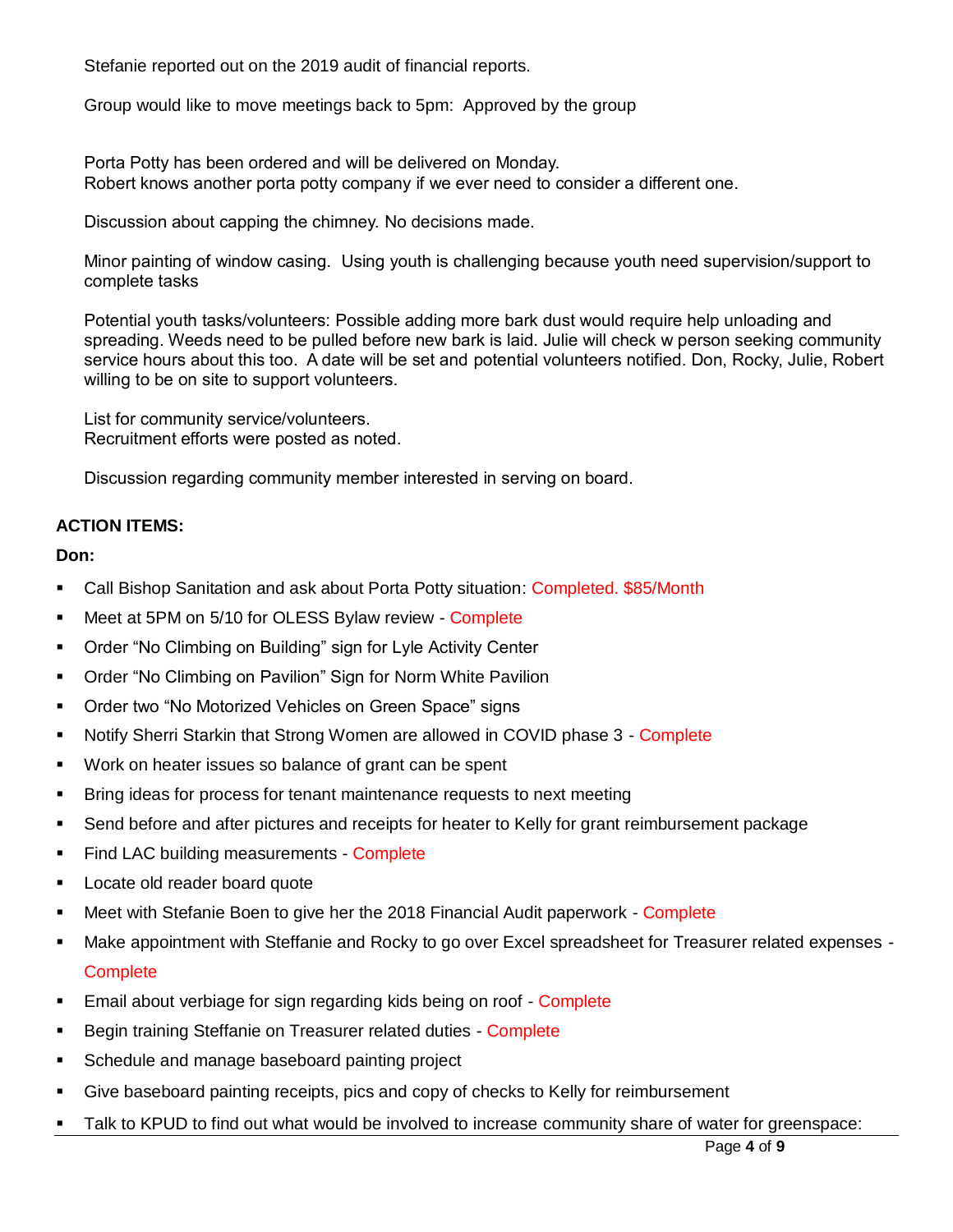# **Emily:**

- **Update Ruth with OLESS board responses to her questions**
- **Update Google business listing**
- Update any Google and Facebook information listing Marsha Pope's contact information
- **Update MOU Word Doc for Top Gear Driving School Rental**
- **•** Create flier for LAC to hand out at events
- **Email Facebook about removing old LAC page**
- Post pictures of last year's Halloween Trunk or Treat Event on social media outlets

#### **Julie:**

- Email Marty Dennis of What's Happening in Lyle about OLESS looking for board members
- Meet at 5PM on 5/10 for OLESS Bylaw review Complete
- **Bring ideas for process for tenant maintenance requests to next meeting**
- Ask the Lyle Museum about management of items in the glass case in LAC hallway
- Get dumpster key from Robert to give to WAGAP
- Update board with details about LAC request as COVID testing site
- Place heater in storage closet
- **Email about verbiage for sign regarding kids being on roof Complete**
- Work with LSD to determine what educational RCW's are applicable to the LAC
- Check out details on listing the LAC as a WiFi hot spot on the OSPI
- Read 2016 lease agreement looking for details about educational RCW's
- As Facebook administrator, work with Emily to transfer authority to the LAC Activity Manager
- Work with LHS to see if students can earn leadership credits for helping at the LAC
- **Work with local community groups to generate community calendar**
- Follow up with Ann about receiving donation of basketball hoop
- Work with Kevin regarding community service hours for LHS students

# **Kelly:**

- Send square footage of rentable space (~3,500 sq ft) to Jonathan Blake Complete
- **Send Dumpster Paving Project Tracking document to Kate Willsen Complete**
- Notify Kate Willsen that LAC already has a ping pong table Complete
- Email Mildred Lykens about OLESS looking for board members Complete
- **Meet at 5PM on 5/10 for OLESS Bylaw review**
- Notify bank of Stefanie Johnson's resignation so she can be removed from the account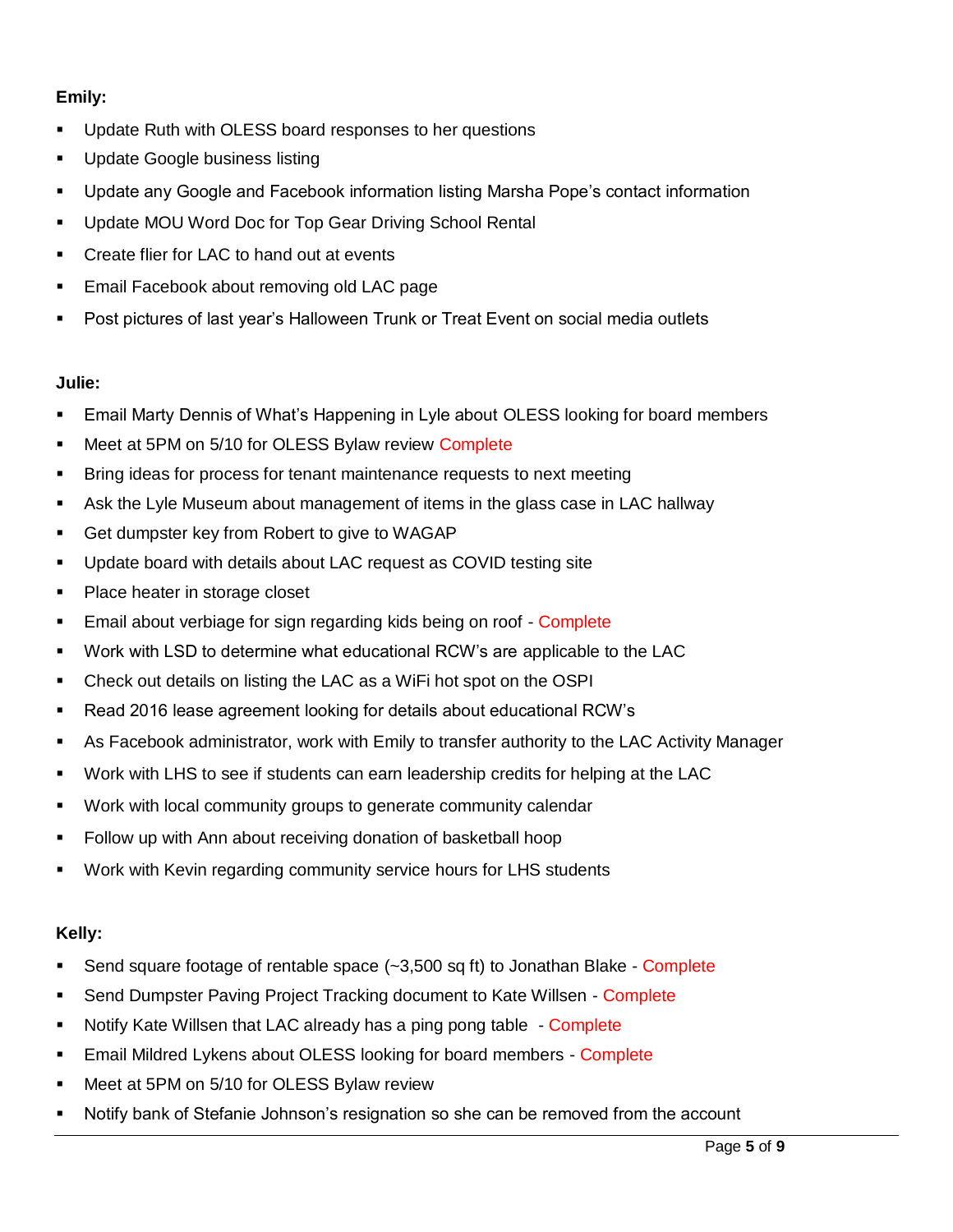- Generate Incident report for kids on roof of Norm White pavilion
- Generate Incident report for motorized vehicles on football field
- **Investigate work order/maintenance request functionality in Weebly**
- **Investigate renter/member functionality in Weebly**
- **Reach out to Stefanie Johnson to see if she has time to be Treasurer Complete**
- **Bring ideas for process for tenant maintenance requests to next meeting**
- Put together grant reimbursement package for heater and replacement parts
- **Look into coded entry for LAC**
- Request evidence of coverage from LSD No 406
- Generate Incident and Corrective Action Report for kids on roof
- Send combined rental request form to Jonathan Blake and OLESS Board for approval
- Quote for sign to deter kids from getting on roof Moved to Don's action items Complete
- Get proof of coverage from Jonathan for Treasurer to present to LSD No. 406
- **Look into window rebates from PUD**
- **Add Gorgeswap to LAC website**
- Fix stairs at entryway on west side of building When weather allows, Interface with Klickitat County about entry way/ADA accessibility on North/West portion of building – Kevin Oldfield to help
- Write grant request for 2022 Consider daycare requirements, chimney fix, drainage issues

# **Robert:**

- **Work on heater issues so balance of grant can be spent**
- Email Kelly about how many keys are in the inside lockbox and how the process works
- Post "Masks Required" signs at LAC
- Look over LAC building maintenance and email Kelly with additions
- Purchase copy of dumpster key for WAGAP and give to Julie Larson
- Give receipt for dumpster key and painting supplies to Steffanie for reimbursement
- **Determine appropriate watering for green space**
- **Install rack in Supply Room**
- **Investigate entry way heater issue**
- **Investigate rugs for hallway**
- **Construct a cage around the HVAC unit**
- **Investigate wireless thermostats for heaters for two rooms**
- **Investigate contacts to potentially restore chimney**
- Replace boards near skate park as soon as the weather allows 8 total
- Investigate roof leak in boiler room Flashing has been replaced.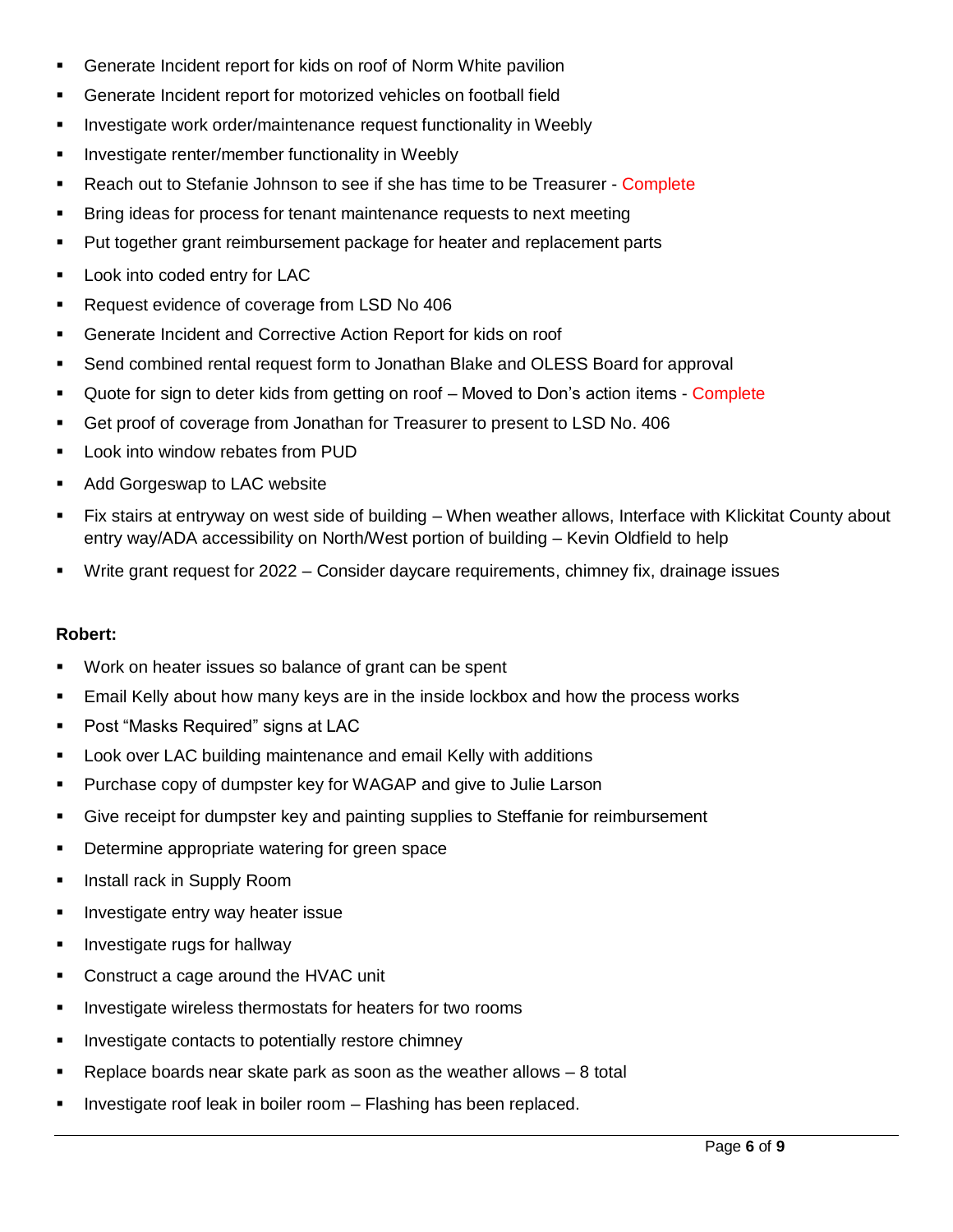- Replace timer for outside faucet
- Change four fixtures in cat rescue room
- Replace hose with PVC pipe
- **•** Replace electrical box by the BBQ with outlet with USB port
- Investigate repair of door bar closest to skate park

#### **Rocky:**

- **Meet at 5PM on 5/10 for OLESS Bylaw review Complete**
- Bring ideas for process for tenant maintenance requests to next meeting
- Explore ways to manage grass so the green space stays green during the summer
- Meet with Don and Steffanie for backup training on Treasurer duties
- **Email about verbiage for sign regarding kids being on roof Complete**
- Plan baseboard painting project
- **Research options for counter top in pavilion**
- Check out Mt Adams Chamber and Dallesport News Letter for advertising space for room rentals
- Look into covers for hallway ceiling lights

#### **Stefanie Boen:**

- Meet at 5PM on 5/10 for OLESS Bylaw review Complete
- **Bring ideas for process for tenant maintenance requests to next meeting**
- **Schedule meeting time for bylaws review Complete**
- **Update website with meeting sign in records**
- **Locate old reader board quote**
- Audit 2019 Financial Reports Complete
- Audit 2020 Financial Reports Complete
- Sign off on 2018 Financial Audit report Complete
- **Meet with Don to get 2018 Financial Audit paperwork Complete**
- **Email about verbiage for sign regarding kids being on roof Complete**
- Go over first draft of Fiscal Sponsorship agreement between CEKC and OLESS
- **Make Thank You's from the Lyle Activity Center**
- **Send Thank You to Janette Petty**
- Work with Don and Kelly to generate audit work instruction and documentation process for internal auditing of OLESS/CEKC checking account
- **Manage documentation of audit findings**
- Begin tracking donation forms Kelly will send you the form. No need to retroactively track.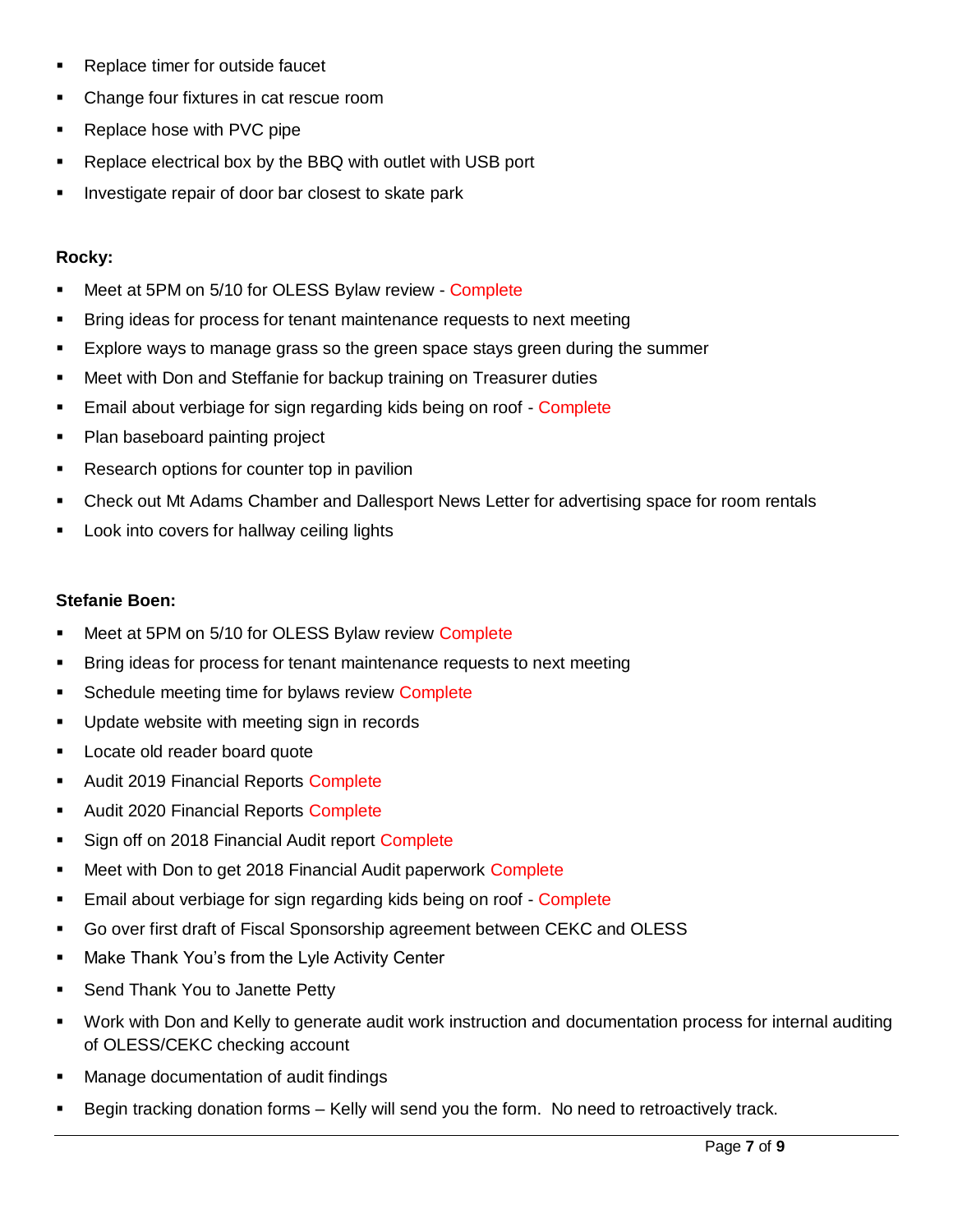- Begin tracking volunteer hours Kelly will send you form. No need to retroactively track.
- **Instagram Follow up on Brielle's email (Forwarded from Marcia B)**
- Update website with 2017 financial reports Competed

#### **Vern Harpole:**

Manage flags appropriately/legally - Ongoing

#### **PARKING LOT**

- Address labels to correct PO Box on donation cards and envelopes
- Generate more formal lease agreement other than MOU that is currently in use
- Relocate BBQ Moved to OLESS Insurance Project Tracking document
- **•** Determine how many alarm codes exist in the alarm system
- Cycle Oregon Research possibility of becoming a stop for Cycle Oregon as a Fundraiser
- **Car Club Ride Fundraiser**
- Resolve issue of perpetual loss of the key in key box outside
- **Replace West facing doors on North end of building**
- Seal the tops of the bricks around the pavilion and maybe make it a counter top
- Generate Routine Maintenance Schedule for the building
- Outdoor exercise park Skyline Foundation interested in hearing about a project at the LAC for potential donation
- Thatch green space
- Create LAC Activity Manager email address so impact of personnel changes are minimized
- **Create process for renting tables and chairs to green space users**
- **Work Instruction for draining pipes in the winter**
- **Sound system**
- Humanities of Washington Affiliate of National Endowment for the Humanities, Do we want them to give presentations at LAC?
- Cleaning work parties
- Should tree lighting ceremony be an annual event
- Open house for completion of restoration grant Maybe Gina Mosbruckers performs ribbon cutting ceremony
- Look over statement of work for Housekeeping and consider adding kitchen and popcorn maker
- Area above boiler room needs fascia to keep the birds and bats out
- Projector for rental
- **Mixing valve in janitors closet needs to be replaced**
- **Fire inspections requirements?**
- Greenspace How to reduce water bill